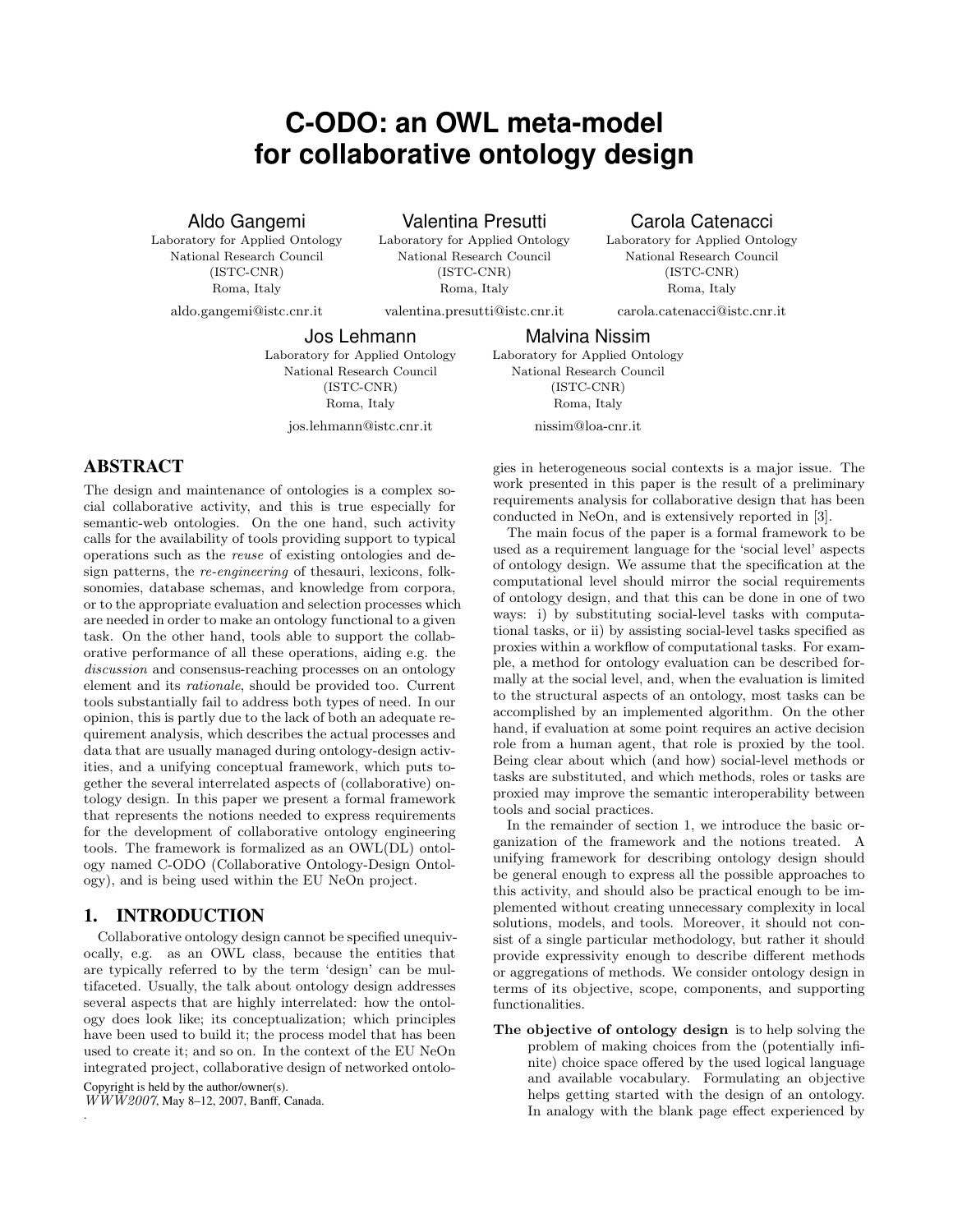writers, there exists a blank model effect, which needs to be dealt with in terms of the objective of the model.

- The scope of (networked) ontology design is related to establishing what we want to describe the design of. In principle, we could describe the design of any kind of data, process, or resource which is used or generated during the lifecycle of ontologies over the semantic web: classes, individuals, annotations, email discussions, handbooks, etc. Although our proposal is in principle general and robust enough to support the design of all these kinds of data, the focus of this paper is on ontology design proper<sup>1</sup>. Please note that because of the networked perspective we take here, design is not to be intended as limited to creation time, i.e. to an initial phase of an ontology lifecycle, but rather as an aspect of the entire ontology lifecycle.
- The components of ontology design are supposed to characterize the objective and the scope of ontology design. Such components need to be considered from two perspectives. On the one hand, we should be able to determine what entities should such components be. On the other hand, we should be able to determine how to represent such entities. Listed below are the main types of entities selected so far, which are depicted in figure 1:



Figure 1: Ontology Design Components

- Ontology project: a project having the goal of influencing the lifecycle of a networked ontology
- Collaborative workflow: a special case of epistemic workflow, i.e. a relationship between rational agents that influences the knowledge of one or more agents in the relationship, according to a workflow shared by one, more or even all the agents. A collaborative epistemic workflow is characterized by the ultimate goal of designing networked ontologies and by specific relations among designers, ontology elements, and collaborative tasks
- Argumentation: a structure for discussing possible design solutions, based on rationales and dialectic rules
- Ontology design rationale: the motivations according to which an ontology is designed the way it is
- Functionality description: a description of a task to be accomplished by a design operation according to a method
- Design Pattern: a configuration of ontology elements that is relevant from the logical, architectural, or conceptual viewpoint.

As mentioned above, a choice is also required on how to represent these components. To this end, we distinguish between two levels of representation:

- Social level: a social view on an ontology development project. At this level, components are characterized in terms of what happens in the real world when a person, a group of people, or a community decide to build an ontology or an ontology network in a collaborative fashion. The social level allows to describe the domain of research through the components, and to provide platform developers with a requirement analysis.
- System level: a system view on an ontology development project. At this level components are represented in terms of the methods and the techniques that provide (possible) solutions for supporting what is described at the social level. Such methods and techniques are the base models for the design and implementation of a platform.

Finally, we consider the functionalities that (are needed to) support collaborative ontology design. The list of functionalities from the NeOn project includes evaluation, selection, re-engineering, learning, upgrading database content, mapping, collaborative workflow, argumentation, provenance, data annotation, social network analysis, lexical domains, ontology localization, and multilingual ontology integration. Each of these functionalities is represented in two ways in C-ODO. On the one hand, these are all 'rich' functionality descriptions, in which roles, goals, parameters and complex tasks are put together to compose a 'method': e.g., a method to execute ontology selection, argumentation, or concept selection by means of lexical domain filtering and linking to other ontologies. On the other hand, these functionalities are also (complex) tasks, defined in the related functionality descriptions, to be be performed within an ontology project.

The rest of the paper is organized as follows: section 2 provides a brief overview of the existing work on requirements and tools for collaboration in cooperative knowledge communities. Section 3 describes the foundations of our conceptual framework, which is the main contribution of this paper and is encoded in the Collaborative Ontology-Design Ontology (C-ODO). Section 4 presents C-ODO with the help of a simple example. In section 5, a further example illustrates the way C-ODO can be used to model a collaborative ontology-design methodology. Finally, in section 6 some conclusions are drawn and lines for future work are sketched.

 $^1 \mathrm{The}$  design of e.g. a workflow or a project can be treated similarly, but goes beyond the scope of this paper, which is to characterize the choices made about ontologies and ontology elements.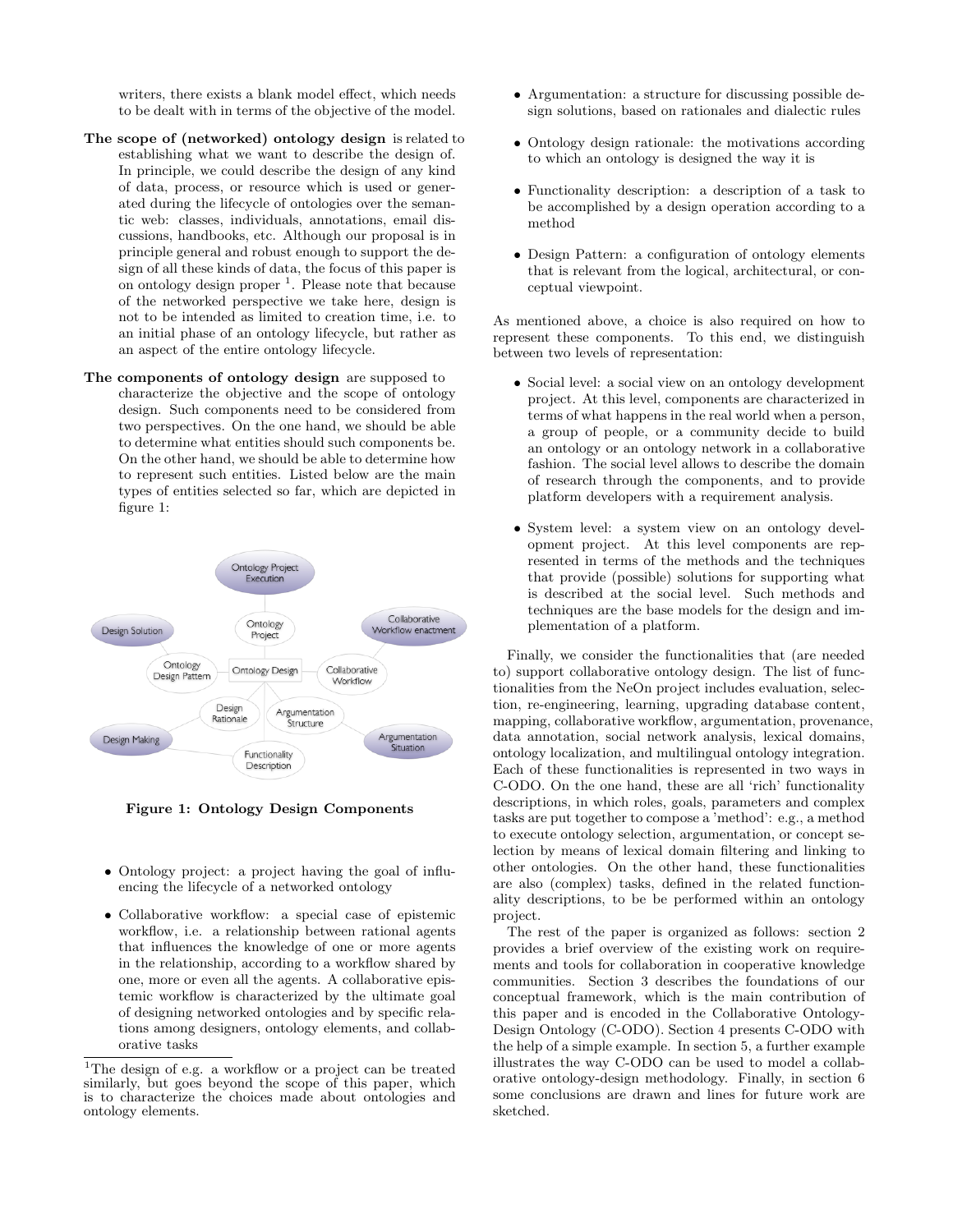## 2. RELATED WORK

A huge amount of work has been conducted on requirements and tools for collaboration in cooperative knowledge communities. For an extended discussion of the state-of-art, the reader can refer to [3]. For space reasons, here we only cite some of the most relevant contributions.

Some works address social aspects to be considered when building tools [1], [15]. [1] clearly states the problems coming from the social-technical divide. [13] is a brief survey of the main studies on principles that seem to underline successful cooperative communities. The DILIGENT methodology provides several requirements for supporting collaborative workflows [31], [26], and deals with argumentation [25]. In [18], further requirements for collaborative ontology development are identified. Available tools include: Ontology Builder and Ontology Server (OBOS) [6], Hypertext-Augmented Collaborative Modelling (HACM) [24], Claimspotter [22], ClaiMaker [15], which is based on [16], and Co-OPR [23], which presents the integration of two existing tools (i.e., Compendium, and I-X). Furthermore, [14] is a source of interesting points with respect to requirements and tool support, while [21], and [4] analyze aspects of human-computer interaction (HCI). Finally, as far as coordination in collaborative environments is concerned, interesting suggestions are provided by the coordination models and workflow patterns presented, resp., in [19] and [28].

# 3. THE COLLABORATIVE ONTOLOGY DE-SIGN ONTOLOGY (C-ODO)

As pointed out in Section 1, the notions of collaboration and ontology design are not univocal. Moreover, none of the existing treatments of these notions provides a sufficiently general definition for them. This makes it impossible to adopt any of the existing proposals on either collaboration or ontology design as a basis for the definition of a language to talk about collaborative ontology design. In order to fill this gap in the literature, we introduce here the Collaborative Ontology-Design Ontology (C-ODO). C-ODO formally specifies the components of collaborative ontology design. It allows formal expression of either social or computational requirements for tools that support ontology design. C-ODOs main components - as already informally presented in Section 1 - capture the epistemological nature of designing knowledge in general and, in particular, of designing ontologies, i.e. reusable knowledge. C-ODO is based on a relatively large number of assumptions and ontological commitments, which are briefly summarized in the following subsection.

#### 3.1 Assumptions and reused ontologies in C-ODO

C-ODO's design has pivoted on three rationales: i) basing the whole framework on a reification mechanism, which is founded on the distinction between descriptions and situations; ii) breaking down the conceptualization modeled in the framework into six main layers (ontology project, collaborative workflow, argumentation, design rationale, functionality description, ontology design pattern); iii) reusing as many as possible existing ontologies as foundations for C-ODO.

#### Reification through Descriptions and Situations We have based C-ODO on a reification mechanism. The

form of reification adopted in our framework makes it possible to talk in the same language of both a generic method and the elementary or complex entities that allow to perform that method, since both the method and its component entities are in the same domain of interpretation This allows, for instance, to design a set of operations like the composition of: {elicit knowledge from a colleague or an expert, find and specialize design patterns for that knowledge, validate the adapted patterns against competence questions}. This makes the language more expressive without making it computationally more complex as usual with reification. The form of reification adopted in C-ODO is based on the distinction between descriptions (e.g. a method) and the situations that satisfy a description (e.g. the configuration of operations that allow to perform that method). This architectural pattern is called DnS [10]. Descriptions 'use' concepts, e.g. the role of 'being an expert during elicitation', while situations are 'setting for' entities, e.g. an individual expert or an operation. Concepts are used to 'classify' entities within a situation.

For the purpose of intuition, the distinction between descriptions and situations can be understood as a generalization of the UPML (Unified Problem-solving Method Development Language) paradigm [17], in which "classification can be seen as the problem of finding the solution (class) which best explains a certain set of known facts (observables) according to some criterion". Descriptions (as ontological entities) are the counterpart of a set of criteria in UPML, while situations are the counterpart of a solution in UPML. Furthermore, situations are settings for a set of entities and their relations, which satisfy the concepts devised in the description. Therefore, related entities in the setting of a situation may be considered the counterpart of UPML observables.

Plans, tasks and goals Extensions of DnS have been used to model several types of conceptualizations, such as: social agents like organizations, communities of agents [2], the information objects by which a description is expressed [7], the time-spans characterizing the situations, etc.

An important extension to DnS is the Plan ontology [7], which models plans as descriptions that represent sequences of tasks that lead from a given situation to a new, expected one. These descriptions are abstract and independent from computational system design: they are reusable and easy-to-customize representations of the objects and activities involved in multiple action domains. The main components of plans are: task, goal and agent-driven role. Tasks and agentdriven roles are types of concepts, while goals are descriptions, proper parts of plans. Control constructs (e.g. choose between the following alternatives) from traditional planning and workflows are represented as control tasks, also defined within plans. Tasks may be connected to roles by a 'target' relation. Plans may also have situations as pre- or post-conditions. Plans as descriptions are different from plan executions: the latter are situations. Goal situations are situations that satisfy a goal.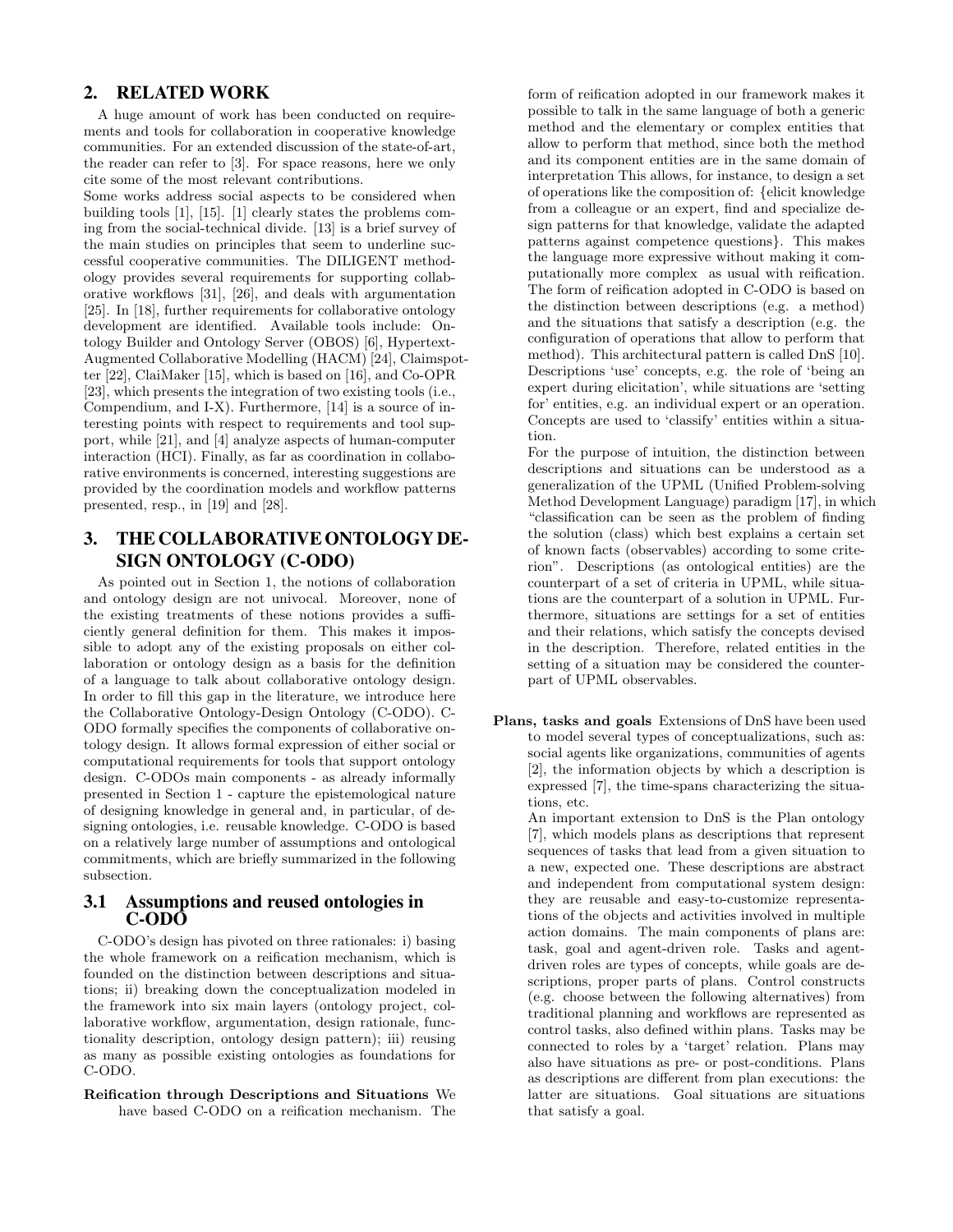Other reused ontologies Other reused ontologies include the Open Systems Ontology [7], which includes the object transformation pattern, involving roles for performers, resources, working items, and products; the oQual ontology [9, 8], which models ontology evaluation and selection as a diagnostic tasks over ontology elements, processes, and attributes; the Ontology Metadata Vocabulary (OMV) [12], which captures several notions conveying key-information on an ontology (ontology task, ontology engineering tool, location, party, ontology engineering methodology, ontology language, person, etc.); the notions of Network of Ontologies and Networked Ontology [12], i.e.: "a Network of Ontologies is a collection of ontologies related together via a variety of different relationships such as mapping, modularization, version, and dependency relationships. We call the elements of this collection Networked Ontologies."

#### 3.2 Six layers of ontology-design representation

As shown in Fig. 1 we have distinguished six layers that fraction the scope of design into ordered components, or modules: ontology project, collaborative workflow, argumentation, design rationale, functionality description, and ontology design pattern. The six layers are a componential structure, and do not imply a given direction in ontology design, i.e. they do not tattempt to prescribe a methodology that starts from project planning and ends with practical implementation, or the other way around. The six-layering is simply agnostic with respect to sequence of execution. Each of these six layers are modeled in terms of the distinction between descriptions and situations. For instance, if we take ontology design pattern as a starting point, we have to distinguish between its descriptions and situations. Designpattern descriptions, or schemas, include roles, tasks, and parameters for encoding part of an ontology in a certain logical language. The situational counterpart of ontology design patterns are design solutions, i.e. the states of part of an ontology at some versioning point.

On their turn, design-pattern schemas and choices are motivated by a design rationale, and are applied by performing some functionality. Design rationales and functionality methods are descriptions, whose counterpart are actual design making situations.

Rationales and functionalities are made explicit during an argumentation situation, the latter being the situational counterpart of an argumentation structure. Argumentation situations typically occur during collaborative workflow enactments (situations) that follow some collaborative workflow (description).

Such workflows are part of an ontology project (description), whose counterpart is an ontology project execution (situation).

C-ODO ontology is an OWL(DL) ontology, way too large (127 classes and 58 properties) to be completely presented in a conference paper. From [5] C-ODO can be downloaded for extensive browsing. Here we use a guiding example to provide an intuition of what C-ODO is and how it can be used. We also provide some sample formal definition for the main C-ODO's components. For a full textual presentation of C-ODO, the reader can refer to [3].

# 4. DESCRIBING ONTOLOGY DESIGNWITH C-ODO

As an example, consider a team of designers that are collaboratively designing an ontology from a flat list of ten classes, including {Dog, Canine, ...}, and that are willing to apply the subsumption logical pattern to Dog. The implicit choice space is made of ten choices (nine possible superclasses, or being a top class). How to decide what class subsumes Dog? Reusing existing artifacts is a practice that advantages designers of any field (e.g., software, business, etc.) in undertaking their tasks. The same applies to ontology designers that can reuse previously produced ontologies, parts of them, or best practices in ontology representation. In our example, the decision on subsumption should be based on an explicit rationale suitable to subsumption. For example, the most typical one is 'extensional semantics'. In practice, it consists in assuming that choosing e.g. Canine subsumes Dog, depends on the fact that Dog's instances are all Canine's instances. Of course, the very same design solution can be motivated by a different rationale, for example, assuming dictionaries like WordNet (where Canine is a hypernym of Dog) to be a good motivation for making subsumption relations. In other words, the design pattern (in the example, the subsumption logical pattern) represents the 'quality' of a certain solution, whose rationale is 'extensional semantics', which leads to the design solution Canine subsumes Dog, on the basis that all Dog's instances are also Canine's instances. One aim of our work is to provide people involved in the design of ontologies with a way to represent the rationales that characterize their design decisions (e.g., design patterns chosen for a certain version of an ontology), and how these rationales are discussed within an argumentation session. We distinguish between solutions adopted and reasons behind such choices, and assume that design rationales represent reasons while design patterns are the solutions adopted. In C-ODO, the subsumption pattern can be represented by instantiating the class designpattern schema. Design-pattern schemas are special cases of 'qoods', i.e. quality-oriented ontology descriptions which describe what is needed in an ontology and its use case(s) to be appropriate to some criterion. An ontology designpattern schema is satisfied only by a situation that is the setting for some ontology element and their axioms (e.g., stating the axiom Dog subClassOf Canine using the OWL language). The design-pattern schema formalization and its situation counterpart are expressed by axioms 1, and 2.

> $DesignPatternScheme \sqsubset equal:qood \sqcap$  $\forall$  edns: satisfiedBy(edns: Situation  $\Box$  $\exists$  edns: settingFor OntologyElement) (1)

 $DesignSolution \subseteq elns: Situation \sqcap$  $\exists$  edns: satisfies DesignPatternSchema  $\Box$  $\exists$  edns: settingFor FormalExpression  $\Box$  $\exists$  edns: settingFor OntologyElement (2)

In general, design patterns [11] can be of several kinds: macro of logical languages, in the sense of [30]; architectural design patterns, which are formal expressions for solving structural issues (macros are simple examples of architectural patterns); content design patterns, which are typed (i.e., they refer to a non-logical vocabulary), and al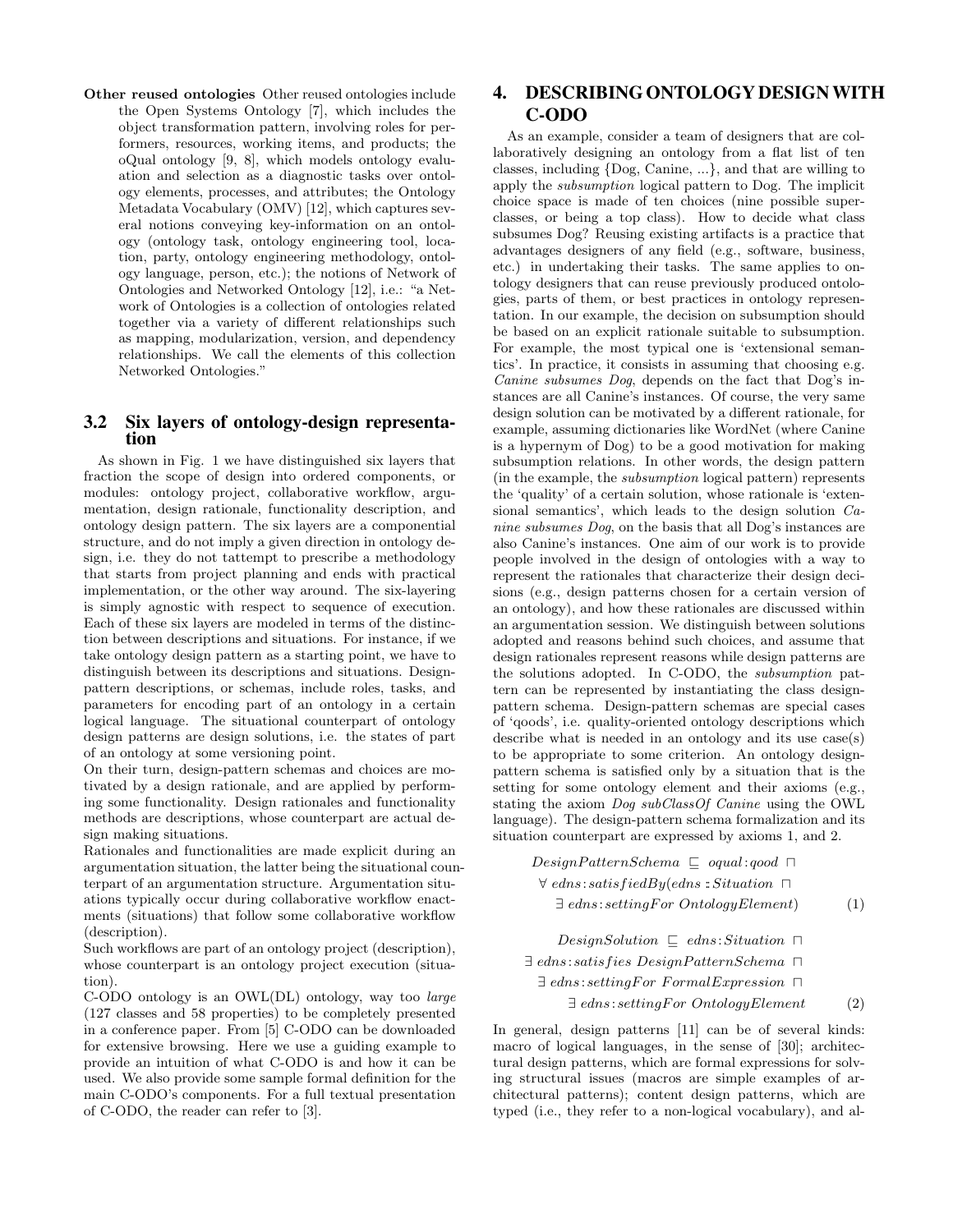low designers to solve domain specific issues; ontology antipatterns, which identify wrong solutions to recurrent design issues. Design pattern schemas are used in order to guide designers in using ontology design patterns. As a matter of fact, the choice can be motivated by different rationales, e.g. the axiom Canine subsumes Dog can be supported by a 'lexical semantics' rationale, which could take WordNet hyponymy relation as evidence. Another rationale is the 'expertise semantics' rationale, which could use a poll system against a sample of domain experts voting on the best candidate as Dog's superclass. Still another rationale is 'best approximation semantics' to a repository of content design patterns, so that the best candidate as a superclass may be chosen from an existing content pattern that includes Dog and Canine, with a best similarity match. One of C-ODO's main layers is design rationale, which contains the classes: i) ontology design rationale, and ii) design making. According to [20], design rationales should include all the background knowledge of a creation process, such as deliberating, reasoning, trade-off and decision-making in the design process of an artifact i.e., all the information that can be crucially valuable to various people who have to deal with the artifact. Design rationales are then explicit statements (or sets of statements) which represent the reasons why an object (product) has been (or is being) designed the way it is. When a rationale is applied to one or more ontology elements, a configuration of possible design solutions emerges. Hence, an ontology design rationale can be seen both as a description of the motivations behind specific ontology design solutions, and as the principle according to which those choices have been made available. Axioms 3 and 4 formalize the concepts of ontology design rationale and design making, respectively.

 $OntologyDesign Rational \n\subset DesignRatio 1$  $\forall$  edns: satis fiedBy DesignMaking  $\Box$  $\exists$  edns:usesConcept sys: PerformerRole  $\Box$ 

- $\exists$  edns:usesConcept edns:AgentDrivenRole  $\Box$ 
	- $\exists$  edns:usesConcept sys: KnowledgeRole  $\Box$ 
		- $\exists$  edns:usesConcept Functionality (3)

 $DesignMaking \subseteq elns: Situation \sqcap$ 

- $\exists$  edns: satisfies DesignRationale  $\Box$
- $\exists$  edns: satisfies FunctionalityDescription  $\Box$ 
	- $\exists$  edns: component DesignSolution  $\Box$
	- $\exists$  edns: settingFor edns: Rational Agent  $\Box$ 
		- $\exists$  edns: settingFor DesignOperation  $\Box$
	- $\exists$  edns: settingFor inf: InformationObject (4)

Design makings are realized by means of the implementation of some functionality. C-ODO defines the notion of functionality as a description which can either be a generic description of a goal, or an actual plan describing a cognitive or computational method to achieve that goal. A functionality, however, is also a (complex) desired task to be performed (e.g., ontology evaluation). Such task is accomplished through a design operation (i.e., an action in the context of a design making). Consider as an example the task of evaluating the goodness of two given ontologies against a set of competency questions. Such functionality can be performed by following different approaches, such

as quantitative measures e.g., the number of terms in the questions that match the vocabulary of the two ontologies, or qualitative evaluations (see [9] for a comprehensive framework on ontology evaluation types), etc. Both approaches can be represented as functionality descriptions that define a method to accomplish the evaluation functionality. Axioms 5 and 6 formalize the notion of functionality.

 $Function$   $\dot{=}$   $edns:Plan$   $\Box$  $\exists$  edns: defines Functionality (5)

functionality  $\Box$  plan: Task  $\Box$  $\exists$  edns: definedIn (FunctionalityDescription  $\Box$  $\forall$  accomplishedThrough DesignOperation) (6)

Going back to our simple example, let us now consider the case when a team of designers actually agrees on how to apply the subsumption pattern between Dog and Canine. This agreement must be the result of a discussion between the designers from the team, based on argumentation activities. There are several ways of implementing an argumentation workflow. A scenario using argumentation theory for ontological support might follow the characterization proposed e.g. in [29]. In the framework proposed by these authors, an argumentation session (which is a kind of collaborative workflow in C-ODO) is a compound of: i) a confrontation, where the problem is presented (expression of design-solution divergences); ii) an opening, where argumentation rules are established, including the closing conditions of the session (the decision of acceptable ontology design rationales coming from a community best principles); iii) the argumentation itself, where the dialectical rules (from a given argumentation structure) are applied; iv) a conclusion, where the closing conditions are met. C-ODO represents these notions by introducing the following classes: i) argumentation structure (made up of dialectical rules: claiming, agreeing, disagreeing, refusing, etc.); ii) argumentation situation (any situation including designers arguing on ontology design solutions); iii) argumentation role (any role played by knowledge resources and ontology elements involved in the argumentation, e.g. preferred choice, debated choice, refused rationale, etc.); and iv) argumentation task (any task to be accomplished within an argumentation situation). As an example, the generic framework in [29] is represented in the class: argumentation session schema, which is a kind of collaborative workflow, and can be enacted as an argumentation session within an argumentation situation. Argument sessions include four tasks corresponding to the components of the framework: i) choice confrontation; ii) rationale declaration; iii) dialectic rule (application); and iv) argument resolution. Axioms 7 and 8 formalize the notions of argumentation structure and argumentation situation, respectively. Regardless to the method applied for achieving an agreement on a design solution, and what rationales have been provided to argument such choice, all the tasks described above are performed by means of some functionality in the context of some collaborative workflow, e.g. an ontology design methodology. Consider an example in which the team we are talking about is organized as a set of peers, working in a collaborative fashion with a non-hierarchical policy. All decisions have to be taken together by means of a given set of rules (e.g., the argumentation structure described above),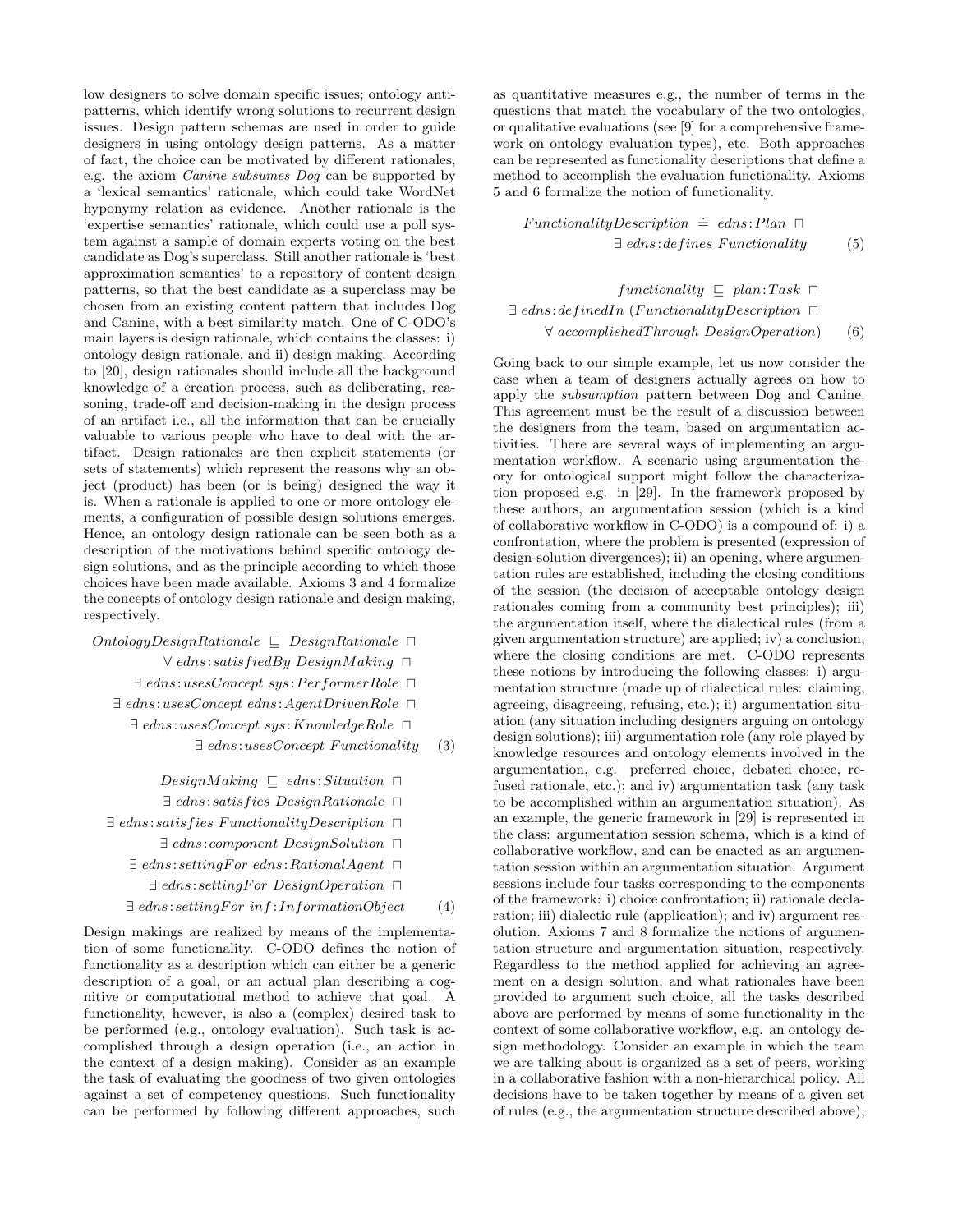upon which peers must agree.

| $ArgumentationStructure \subseteq elns:Description \sqcap$ |     |
|------------------------------------------------------------|-----|
| $\exists$ edns: component DesignRationale $\Box$           |     |
| $\exists$ edns:usesConcept sys:PerformerRole $\Box$        |     |
| $\exists$ edns:usesConcept ArgumentationRole               | (7) |

ArgumentationSituation  $\Box$  edns: Situation  $\Box$  $\forall$  edns: satisfies ArgumentationStructure  $\Box$  $\exists$  edns: component DesignMaking  $\Box$ 

 $\exists$  edns: settingFor ( $\exists$  isArquedBy) (8)

This behavior can be described as, and corresponds to, a kind of collaborative workflow. C-ODO does not prescribe a specific methodology, since it aims to provide the primitives needed in order to express any methodology for collaborative ontology design, and the requirements for developing supporting tools. To this end, C-ODO defines the classes: epistemic workflow and epistemic workflow enactment. Bear in mind that a collaborative workflow and a collaboration situation are special cases of epistemic workflow and epistemic workflow enactment, respectively. Any epistemic workflow includes at least one argumentation structure, and is conceived in order to achieving the goal of producing some knowledge (i.e., a knowledge production goal). At least two rational agents (which can be also collectives e.g., teams) have to participate as accountable performers (i.e., being classified by an accountable performer role). Furthermore, at least two knowledge resources are involved which are respectively, the knowledge resource which the two agents start working on, and the artifact resulting from their collaboration.

Epistemic workflow enactment is the situation counterpart of epistemic workflow. Axioms 9 and 10 formally define them.

 $EpistemicWorkflow \subseteq edns:Plan \sqcap$ 

 $\exists$  edns: component ArgumentationStructure  $\Box$  $\exists$  plan:hasMainGoal KnowledgeProductionGoal  $\Box$ 

 $\exists$  edns:usesConcept AccountablePerformerRole  $\Box$ 

 $\exists$  edns:usesConcept KnowledgeProductRole  $\Box$ 

 $\exists$  edns:usesConcept KnowledgeResourceRole  $\Box$ 

∃ edns:usesConcept W orkingKnowledgeItemRole (9)

 $EpistemicWork flowEnactment \ \Box$ 

 $edns:PlanExecution \ \sqcap$ 

 $\exists$  edns: satisfies EpistemicWorkflow  $\Box$ 

∃ edns: component

 $edns: AgentCoParticipationSituation \Box$ 

 $\exists$  edns: component ArgumentationSituation  $\Box$ 

 $\exists$  edns: settingFor (edns: RationalAgent  $\Box$ 

 $\exists$  edns: classifiedBy accountablePerformerRole)  $\Box$ 

 $\exists$  edns: settingFor dol: TimeInterval  $\Box$ 

 $\exists$  edns: settingFor (edns: InformationObject  $\Box$ 

 $\exists$  edns: classifiedBy {ontologyLifecycleProduct})  $\Box$ ∃ plan:directSuccessor

KnowledgeP roductionGoalSituation (10)

Finally, the collaborative design of an ontology, say that of canine kinds, is the goal of a dedicated ontology project composed of a collaborative workflow supported by certain functionalities that allows designers to argument their design decisions by means of design rationales. The ontology project can be executed one or more time according to its description. C-ODO represents the notion of ontology project by defining the classes: ontology project, and ontology project execution. Axioms 11 and 12 formalize this notions.

 $Ontology Project \subseteq edns:Plan \sqcap$ 

 $\exists$  edns: component EpistemicWorkflow  $\Box$ 

 $\exists$  edns:usesConcept PerformerRole  $\Box$ 

 $\exists$  edns:usesConcept KnowledgeProductRole  $\Box$ 

 $\exists$  edns:usesConcept WorkingKnowledgeItemRole  $\Box$ 

 $\exists$  edns:usesConcept KnowledgeResourceRole  $\Box$ 

 $\exists$  edns:usesConcept Functionality (11)

 $Ontology ProjectExecution \subseteq elas: Situation \sqcap$ 

 $\exists$  edns: satisfies OntologyProject  $\Box$ 

 $\exists$  edns: component EpistemicWorkflowEnactment  $\Box$ 

 $\exists$  edns: settingFor edns: RationalAgent  $\Box$ 

 $\exists$  edns: setting For Design Operation  $\Box$ 

 $\exists$  edns: settingFor KnowledgeCollective  $\Box$ 

 $\exists$  edns: settingFor edns: InformationObject (12)

According to this axiomatization and the definitions given above, we define an ontology project as a plan that is composed of some epistemic workflow and uses some working knowledge object, functionality, performer role, knowledge resource role, and knowledge product role. These concepts are meant to convey the epistemic nature of an ontology project, i.e. the idea that an ontology project enables the production of knowledge from knowledge. Figure 2 summa-



#### Figure 2: Maximal functionalities in collaborative ontology design

rizes the maximal functionalities (use cases) of collaborative ontology design, and how they relate to C-ODO layers.

# 5. AN EXAMPLE OF C-ODO-BASED MOD-ELING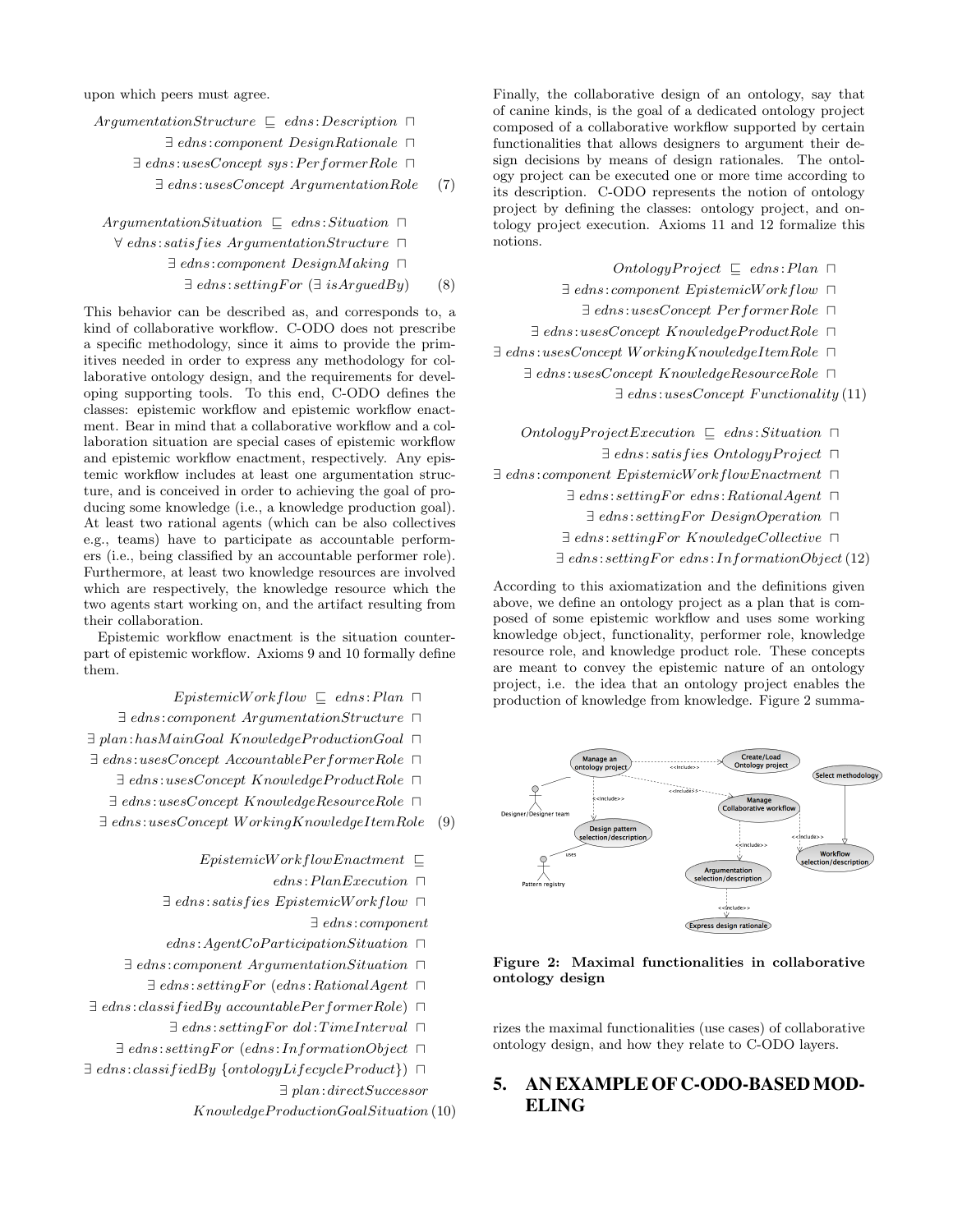In this section we show an example of C-ODO-based modeling. We model the DILIGENT [27] argumentation method. The model we show is represented by OWL-DL triples that instantiate classes and relations of C-ODO, and it formalizes the implicit ontology of the mentioned approach. However, we do not intend to provide here a complete modeling of its algebraic features.

The DILIGENT methodology is conceived for supporting distributed teams of domain experts that are involved in the process of creation and evolution of ontologies. DILIGENT also contains primitives for performing argumentation sessions. DILIGENT argumentation model has already been defined in a simple OWL ontology. Here we model it in terms of C-ODO. The DILIGENT argumentation model includes two actors, i.e. argumentation roles in C-ODO: participant and moderator. It also includes some C-ODO rationales, called arguments, that can be expressed on either issues or ideas. Arguments can be of two types: justifications, which in turn can be either evaluations or examples, and challenges, which in turn can be either alternatives or counter-examples.

Figures 3 and 4 depict the DILIGENT argumentation model in terms of C-ODO. The former focuses on argumentation tasks, while the latter on ontology design rationale aspects. Both tasks and rationales are modeled as instances of C-ODO classes, because C-ODO is based on DnS theory (see section 3.1), which provides a unique domain of discorse for projects, methodologies, argumentation protocols, design rationales, design patterns, and functionalities.

Figure 3 shows the definition of diligent-argumentation, which is an instance of argumentation-session-schema (i.e., a plan). In the context of diligent-argumentation, two performerRoles are used, which are participant and moderator. Furthermore, two complex argumentation-task are defined: decision, which includes the voting task as a component, and position, composed of the agree and disagree tasks. Diligent-argumentation uses also the concepts idea and issue, which are argumentationRoles played by either a design-solution or an information-object. Decision and position roles are targeted to solutions or information.

Figure 4 shows another view of the diligent-argumentation session. Here, the focus is on the design rationales that can be provided during a diligent-argumentation session. In DILIGENT terminology, Argument is synonym to the C-ODO concept of ontology-design-rationale, hence we have defined Argument as a subclass of it. Arguments can be of two kinds, justification and challenge: example and evaluation specialize (through the specializes relation) justification, while alternative and counter-example specialize challenge. An ontology-design-rationale is a component of some argumentation-structure. Notice that a diligent-argumentation can be composed only by ontology-design-rationales of type Argument. In order to express this constraint, an OWL hasValue restriction is introduced on the component-of relation for the class Argument, where the value is diligent-argumentation.

### 6. CONCLUSIONS

We have briefly discussed the state of art for collaborative work within cooperative knowledge communities and have shown that there is a lack of generality in this literature. This is due both to the lack of an adequate social require-



Figure 3: C-ODO-based model of DILIGENT argumentation (focus on tasks)

ment analysis, and to the social-technical gap between social requirements and technical feasibility. In particular, none of existing approaches attempts at providing a conceptual framework of the collaborative use of existing or forthcoming technology. The gap is even sharper when collaborative design is applied to ontologies. In order to fill that gap, we have introduced C-ODO (Collaborative Ontology-Design Ontology), the presentation of which is the main contribution of this paper. C-ODO is a framework that represents the notions needed to express requirements for the development of collaborative ontology engineering tools. The framework is formally described as an OWL(DL) ontology. Through a simple example, we have shown C-ODO's main components, their usage and relations, and some of the axioms which formalize the notions it contains. C-ODO can be factorized into six main layers: ontology projects, collaborative workflows, argumentation schemas, design rationales, functionality descriptions, and design patterns. Each layer is represented by assuming a distinction between descriptions (or schemas), and situations, and then adding roles and entity types that describe the world of ontology design. The context of C-ODO is the NeOn project, where a novel approach to ontology design is being defined, with reference to the networked and contextualized dimension of ontologies. The future NeOn platform for ontology design will include tools that allow a rich and highly customizable configuration of components, on the basis of the specific needs of a designer, a team of designers, or distributed teams that work together in an ontology project or in a part of it. In that generic perspective, ontology lifecycles can be much more complex and open-ended than it is usually perceived, and a precise modeling of requirements, at development time or at run time, will be a must. The early application of C-ODO has been realized for the modeling of NeOn functionalities and requirements.

## 7. ACKNOWLEDGEMENTS

We are grateful to the members of the NeOn consortium who contributed to the NeOn vision being funded by the Eu-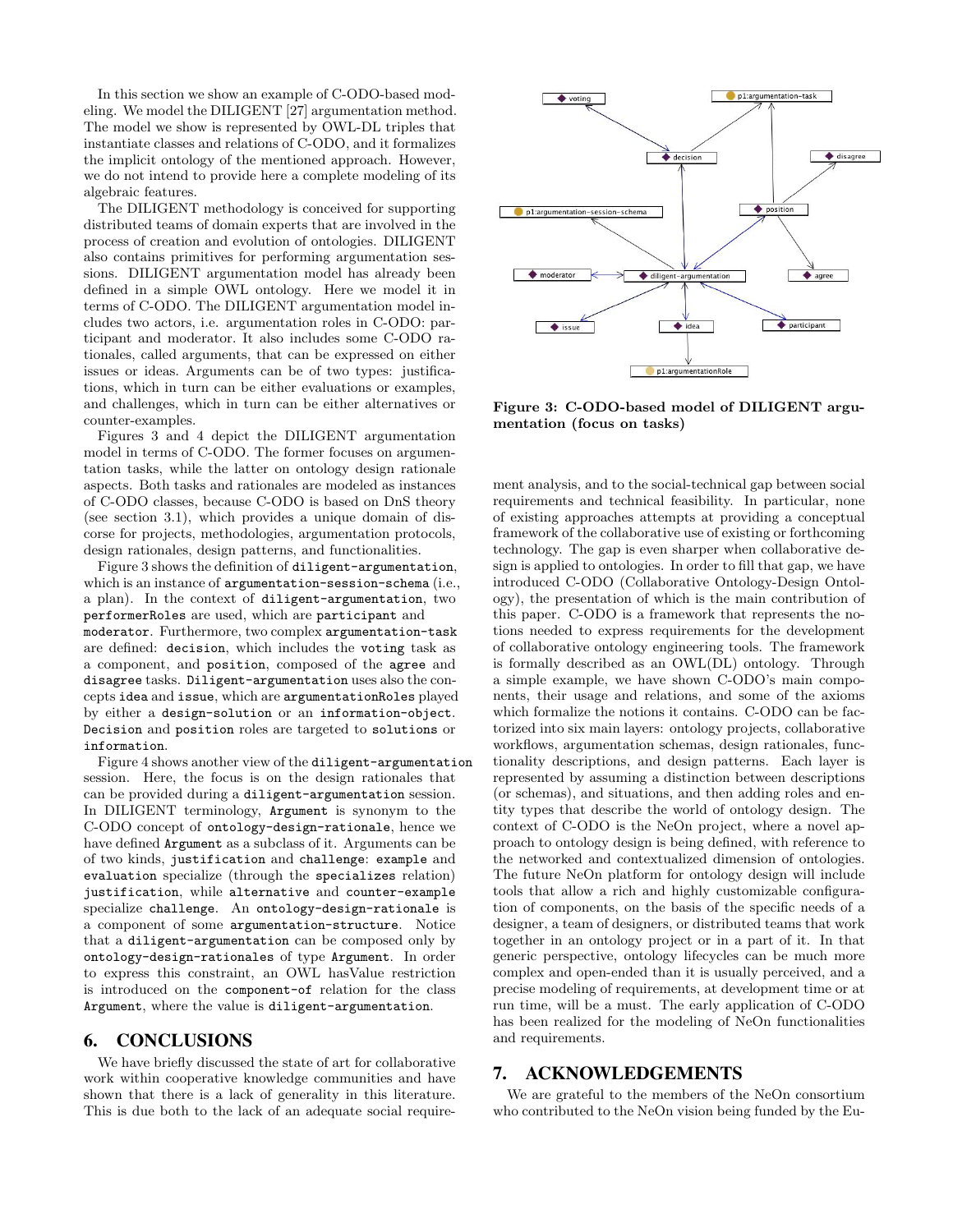

Figure 4: C-ODO-based model of DILIGENT argumentation (focus on ontology design rationale)

ropean Commission 6th IST Framework Programme. Further information on NeOn is available on http://www.neonproject.org.

## 8. REFERENCES

- [1] M.S. Ackerman. . In John Carroll, editor, HCI in the New Millennium, 2001.
- [2] E. Bottazzi, C. Catenacci, A. Gangemi, and J. Lehmann. From collective intentionality to intentional collectives: an ontological perspective. Cognitive System Research - Special Issue on Cognition and Collective Intentionality, 7(2-3), 2006.
- [3] Carola Catenacci, Aldo Gangemi, Jos Lehmann, Malvina Nissim, and Valentina Presutti. Design rationales for collaborative development of networked ontologies state of the art and the collaborative ontology design ontology. Deliverable d2.1.1 of the neon project, NeOn project, 2006.
- [4] H.E. Chandler. The complexity of online groups: a case study of asynchronous collaboration. ACM Journal of Computer Documentation, 25(1):17–24, 2001.
- [5] The collaborative ontology design ontology. http://www.loacnr.it/ontologies/OD/OntologyDesign.owl.
- [6] A. Das, W. Wand, and D.L. McGuinness. Industrial Strength Ontology Management. In Proceedings of the International Semantic Web Working Symposium, 2001.
- [7] A. Gangemi, S. Borgo, C. Catenacci, and J. Lehmann. Task taxonomies for knowledge content. Deliverable D07 of the Metokis Project, Laboratory for Applied

Ontology ISTC CNR, 2005. http://www.loa-cnr.it/Papers/D07\_v21a.pdf.

- [8] A. Gangemi, C. Catenacci, M. Ciaramita, and J. Lehmann. Modelling Ontology Evaluation and Validation. In Proceedings of the Third European Semantic Web Conference. Springer, 2006.
- [9] A. Gangemi, C. Catenacci, M. Ciaramita, and J. Lehmann. Qood grid. A metaontology-based framework for ontology evaluation and selection. In Proceedings of the EON'2006 Workshop, 2006. http://km.aifb.uni-karlsruhe.de/ ws/eon2006/eon2006gangemietal.pdf.
- [10] A. Gangemi and P. Mika. Understanding the semantic web through descriptions and situations. In CoopIS/DOA/ODBASE, pages 689–706, 2003.
- [11] Aldo Gangemi. Ontology Design Patterns for Semantic Web Content. In M. Musen et al. (eds.): Proceedings of the Fourth International Semantic Web Conference, Galway, Ireland, 2005. Springer.
- [12] P. Haase, S. Rudolph, Y. Wang, and S. Brockmans. Networked ontology model. Technical report, Universität Karlsruhe, 2006.
- [13] P. Kollock. . In Proceedings of the Harvard Conference on Internet and Society, 1996.
- [14] Y. Lu. Roadmap for tool support for collaborative ontology engineering. Master thesis, XiAn Transportation University, Department of Computer Science, 1994 (2003). http://www.cs.uvic.ca/ chisel/thesis/YilingLu.pdf.
- [15] C. Mancini and S.B. Shum. Modelling discourse in contested domains: A semiotic and cognitive framework. technical report kmi-06-14. Technical report, Open University, 2006. Final version submitted to International Journal of Human-Computer Studies.
- [16] W.C. Mann and S.A. Thompson. Rhetorical structure theory: Toward a functional theory of text organisation. Text, 8(3):243–281, 1988.
- [17] E. Motta and W. Lu. A library of components for classification problem solving. Ibrow project ist-1999-19005: An intelligent brokering service for knowledge-component reuse on the world-wide web, deliverable 1, KMi, The Open University, UK, 2000.
- [18] N.F. Noy, A. Chugh, W. Liu, and M.A. Musen. A Framework for Ontology Evolution in Collaborative Environments. In Proceedings of The Semantic Web - ISWC 2006, volume 4273, pages 544–558. Springer-LNCS, 2006.
- [19] D.E. Perry and G.E. Kaiser. Models of software development environments. IEEE Transactions On Software Engineering, 17(3):283–295, 1991.
- [20] W.C. Regli, X. Hu, M. Atwood, and W. Sun. A survey of design rationale systems: Approaches, representation, capture and retrieval. Engineering with Computers, 16:209–235, 2000.
- [21] T.J.M. Sanders, W.P.M. Spooren, and L.G.M. Noordman. Coherence relations in a cognitive theory of discourse representation. Cognitive Linguistics, 4(2):93–133, 1993.
- [22] B. Sereno, S.B. Shum, and E. Motta. Claimspotter: An Environment to support Sensemaking with Knowledge Triples. In Proceedings of the Intelligent User Interfaces Conference, IUI2005, San Diego, CA,